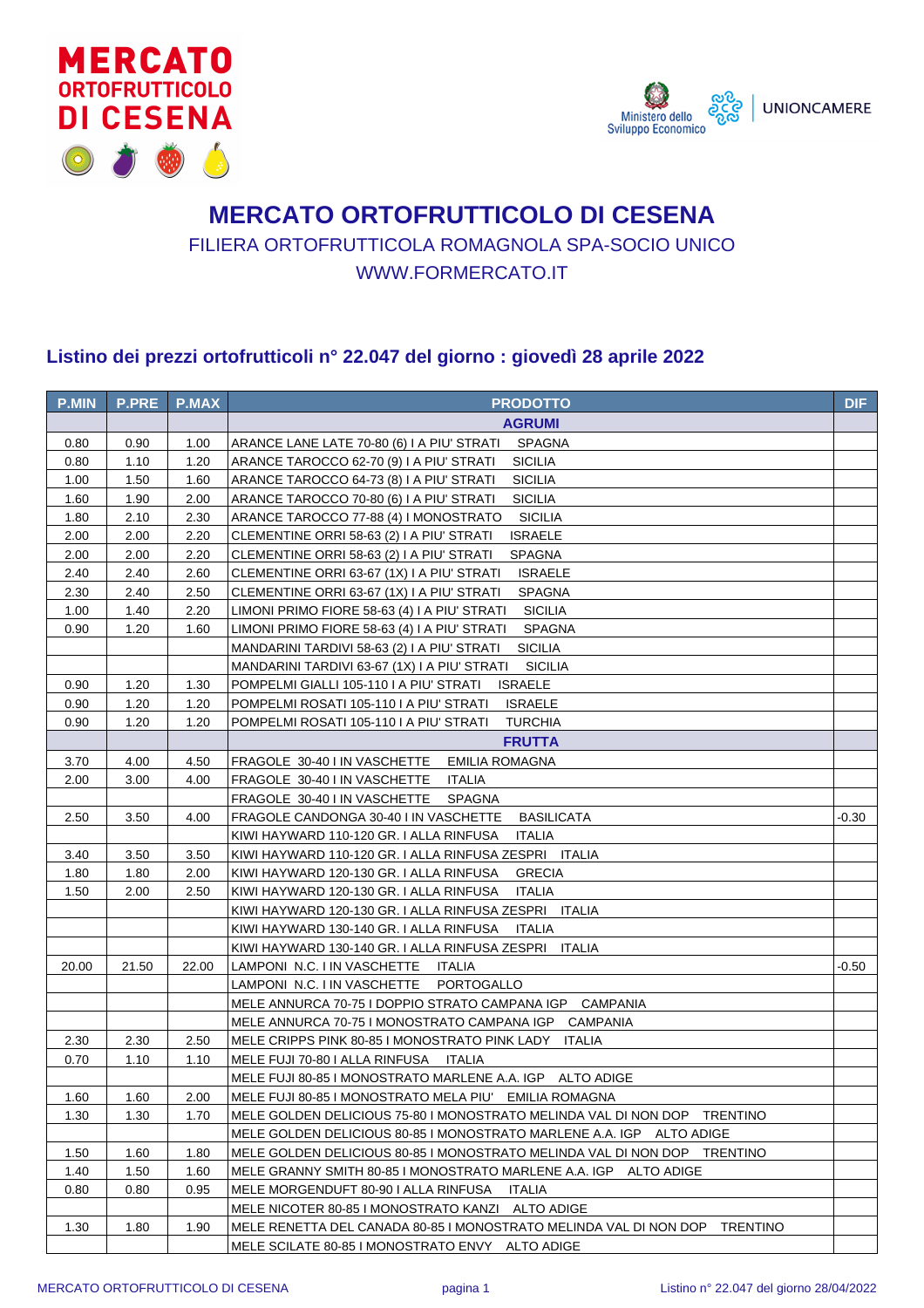| <b>P.MIN</b> | <b>P.PRE</b> | <b>P.MAX</b> | <b>PRODOTTO</b>                                                                       | <b>DIF</b> |
|--------------|--------------|--------------|---------------------------------------------------------------------------------------|------------|
| 1.20         | 1.30         | 1.40         | MELE STARK DELICIOUS 80-85 I MONOSTRATO MARLENE A.A. IGP ALTO ADIGE                   |            |
|              |              |              | MIRTILLI N.C. I IN VASCHETTE SPAGNA                                                   |            |
| 19.00        | 20.00        | 20.00        | MORE DI ROVO N.C. I IN VASCHETTE MESSICO                                              |            |
|              |              |              | NESPOLE GIAPPONESI G I ALLA RINFUSA RUCHEY SPAGNA                                     |            |
|              |              |              | NESPOLE GIAPPONESI GG I ALLA RINFUSA SPAGNA                                           |            |
|              |              |              | NESPOLE GIAPPONESI GG I DOPPIO STRATO RUCHEY SPAGNA                                   |            |
| 2.50         | 3.00         | 3.00         | PERE ABATE FETEL 70-75 I A PIU' STRATI 40 PZ. 10 KG CILE                              |            |
| 1.50         | 1.60         | 2.00         | PERE CONFERENCE 70-80   ALLA RINFUSA OLANDA                                           |            |
|              |              |              | PERE COSCIA 60-65 I A PIU' STRATI 45 PZ. 10 KG CILE                                   |            |
|              |              |              | PERE MAX RED BARTLETT 75-80 I A PIU' STRATI 40 PZ. 10 KG ARGENTINA                    |            |
| 1.80         | 1.90         | 2.00         | PERE WILLIAM 65-70 I A PIU' STRATI 100-110 PZ 18 KG ARGENTINA                         |            |
| 2.00         | 2.20         | 2.50         | PERE WILLIAM 75-80 I A PIU' STRATI 40 PZ. 10 KG ARGENTINA                             |            |
| 25.00        | 28.00        | 29.50        | RIBES ROSSO N.C. I IN VASCHETTE CILE                                                  | 2.00       |
|              |              |              | UVA DA TAVOLA BIANCA SUGRAONE N.C. I MONOSTRATO<br>PERU'                              |            |
| 3.20         | 3.50         | 3.60         | UVA DA TAVOLA BIANCA SULTANA (THOMPSON) N.C. I MONOSTRATO<br><b>CILE</b>              |            |
| 3.20         | 3.50         | 3.60         | UVA DA TAVOLA NERA LA ROCHELLE N.C. I MONOSTRATO SUD AFRICA                           |            |
| 2.80         | 3.00         | 3.00         | UVA DA TAVOLA ROSATA RED GLOBE N.C. I MONOSTRATO 4,5 KG PERU'                         |            |
|              |              |              | UVA DA TAVOLA ROSATA RED GLOBE N.C. I MONOSTRATO 8,2 KG PERU'                         |            |
|              |              |              | <b>ORTAGGI</b>                                                                        |            |
|              |              |              | AGLI BIANCHI N.C. I IN TRECCE<br><b>FRANCIA</b>                                       |            |
| 3.80         | 4.50         | 5.50         | AGLI BIANCHI N.C. I IN TRECCE<br>ITALIA                                               |            |
| 3.00         | 3.00         | 3.40         | SPAGNA<br>AGLI BIANCHI N.C. I ALLA RINFUSA                                            |            |
|              |              |              | AGLI BIANCHI N.C. I TRE PEZZI<br>SPAGNA                                               |            |
| 3.00         | 3.00         | 3.50         | <b>EGITTO</b><br>AGLI FRESCHI N.C. I ALLA RINFUSA                                     |            |
|              |              |              | <b>FRANCIA</b><br>AGLI ROSA 60-80 I MONOSTRATO                                        |            |
|              |              |              | ASPARAGI BIANCHI 16-20 I IN MAZZI VENETO                                              |            |
| 4.50         | 4.50         | 5.50         | ASPARAGI VERDI 12-16 I IN MAZZI<br>CAMPANIA                                           | -0.50      |
| 4.00         | 5.00         | 5.50         | ASPARAGI VERDI 12-16 I IN MAZZI<br>EMILIA ROMAGNA                                     | $-0.50$    |
| 5.00         | 5.50         | 6.00         | ASPARAGI VERDI 12-16 I IN MAZZI<br>ITALIA                                             | $-0.50$    |
| 6.00         | 6.00         | 6.50         | ASPARAGI VERDI 16-20 I IN MAZZI<br>ITALIA                                             | $-0.50$    |
|              |              |              | ASPARAGI VERDI ASPARAGINA I IN MAZZI ITALIA                                           |            |
| 0.90         | 1.00         |              | BASILICO N.C. I IN MAZZI MAZZO ITALIA<br>BIETOLE DA COSTA N.C. I A PIU' STRATI ITALIA |            |
| 1.20         | 1.20         | 1.10<br>1.40 | BIETOLE DA FOGLIA (ERBETTE) N.C. I IN MAZZI A PIU' STRATI<br>ITALIA                   |            |
|              |              |              | CARCIOFI CON SPINE 7.5-9 CM I A PIU' STRATI CAD. SARDEGNA                             |            |
| 0.80         | 0.90         | 1.00         | CARCIOFI ROMANESCO VIOLA 9-11 CM I MONOSTRATO CAD. ITALIA                             |            |
| 0.35         | 0.50         | 0.70         | CARCIOFI VIOLETTO TEROM 7.5-9 CM I A PIU' STRATI CAD. ITALIA                          |            |
| 0.55         | 0.55         | 0.80         | CARCIOFI VIOLETTO TEROM 7.5-9 CM I A PIU' STRATI CAD. TOSCANA                         |            |
|              |              |              | CARCIOFINI MEDI I ALLA RINFUSA ITALIA                                                 |            |
| 0.60         | 0.90         | 1.00         | CAROTE N.C. I ALLA RINFUSA ITALIA                                                     |            |
|              |              |              | CAROTE N.C. I IN MAZZI ITALIA                                                         |            |
|              |              |              | CAROTE N.C. I VASSOI FILMATI ITALIA                                                   |            |
| 1.10         | 1.10         | 1.30         | CAVOLFIORE BIANCO 8 PZ. (40X60) I MONOSTRATO<br>ITALIA                                |            |
| 1.40         | 1.40         | 1.60         | CAVOLFIORE ROMANESCO 6 PZ. (40X60) I MONOSTRATO<br><b>ITALIA</b>                      |            |
| 0.90         | 1.80         | 2.20         | CAVOLI BROCCOLI N.C. I MONOSTRATO PUGLIA                                              |            |
| 0.50         | 0.80         | 1.00         | CAVOLI CAPPUCCI BIANCHI 6 PZ. (30X50) I MONOSTRATO<br>ITALIA                          |            |
| 1.50         | 1.80         | 2.00         | CAVOLI NERI MEDI I IN MAZZI ITALIA                                                    |            |
| 0.50         | 0.80         | 0.85         | CAVOLI VERZA 6 PZ. (30X50) I MONOSTRATO<br>ITALIA                                     |            |
| 1.80         | 1.80         | 2.50         | CETRIOLI 14-21 CM. I A PIU' STRATI ITALIA                                             |            |
| 1.10         | 1.20         | 1.30         | CICORIA CATALOGNA A PUNTARELLE N.C. I A PIU' STRATI ITALIA                            |            |
| 0.60         | 1.00         | 1.20         | CICORIA CATALOGNA N.C. I A PIU' STRATI ITALIA                                         |            |
| 1.30         | 1.30         | 1.50         | CIME DI RAPA N.C. I IN MAZZI A PIU' STRATI ITALIA                                     |            |
|              |              |              | CIPOLLE PIATTE BIANCHE 30-50 I MONOSTRATO FRESCHE ITALIA                              |            |
| 0.50         | 0.70         | 0.80         | CIPOLLE TONDE BIANCHE N.C. I ALLA RINFUSA SACCHI ITALIA                               |            |
| 0.45         | 0.60         | 0.80         | CIPOLLE TONDE DORATE 60-80 I ALLA RINFUSA SACCHI ITALIA                               |            |
| 0.50         | 0.70         | 0.80         | CIPOLLE TONDE ROSSE 60-80   ALLA RINFUSA SACCHI ITALIA                                |            |
| 1.40         | 2.00         | 2.00         | CIPOLLOTTI BIANCHI N.C. I IN MAZZI ITALIA                                             |            |
| 2.50         | 2.60         | 3.00         | CIPOLLOTTI ROSSI DI TROPEA N.C. I IN MAZZI DI TROPEA IGP CALABRIA                     |            |
| 3.50         | 4.00         | 4.50         | FAGIOLINI N.C. I ALLA RINFUSA RACCOLTI A MANO ITALIA                                  |            |
| 3.00         | 3.00         | 3.50         | MAROCCO<br>FAGIOLINI N.C. I ALLA RINFUSA                                              |            |
| 1.00         | 1.80         | 2.00         | FAVE N.C. I ALLA RINFUSA ITALIA                                                       | -0.40      |
| 1.00         | 1.20         | 1.30         | FINOCCHI 10 PZ. (30X50) I MONOSTRATO<br><b>ITALIA</b>                                 |            |
|              |              |              | FINOCCHI N.C. II DOPPIO STRATO<br>ITALIA                                              |            |
| 0.45         | 0.50         | 0.50         | FIORI DI ZUCCA N.C. I CAD. ITALIA                                                     |            |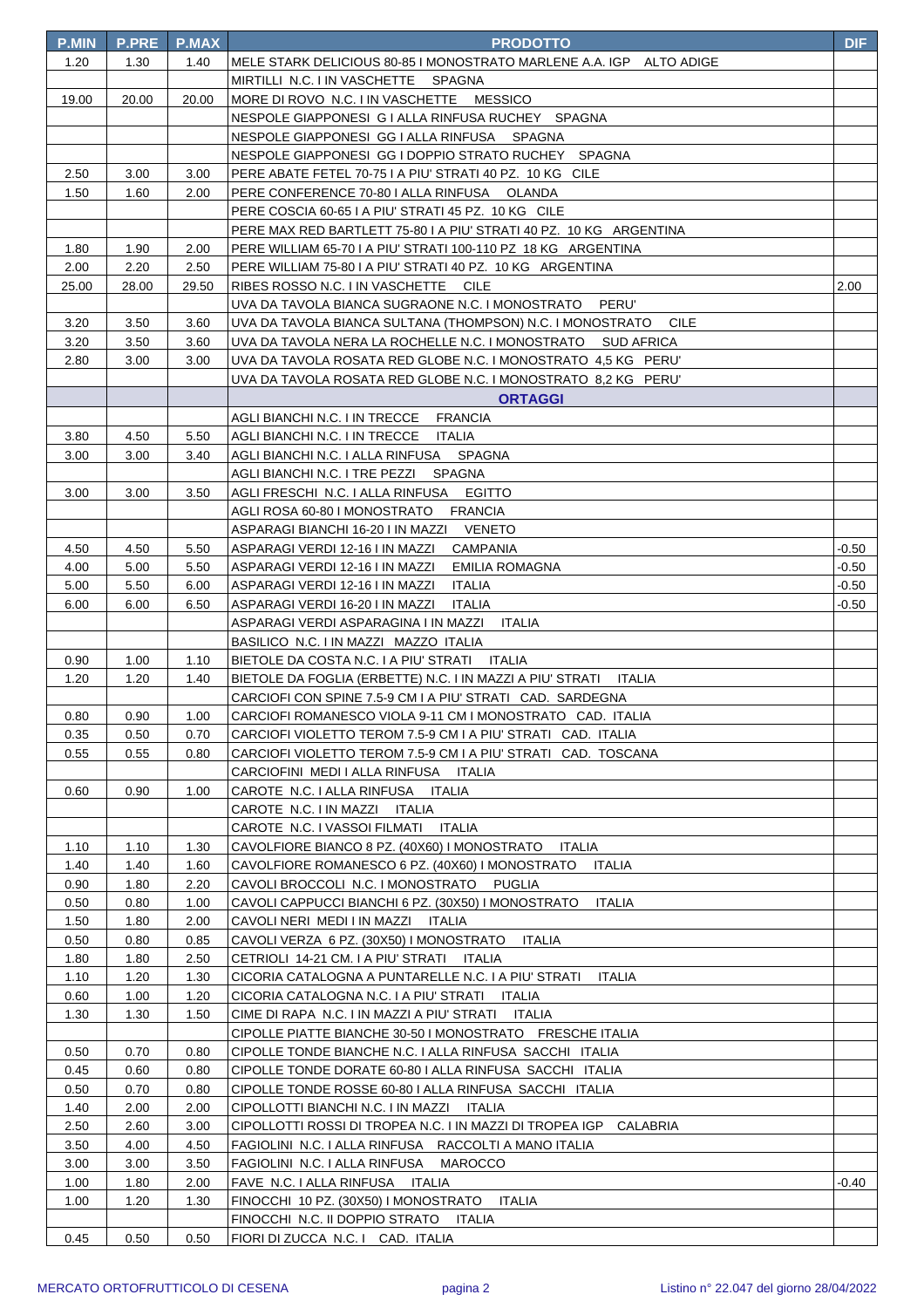| <b>P.MIN</b> | <b>P.PRE</b> | <b>P.MAX</b> | <b>PRODOTTO</b>                                                              | <b>DIF</b> |
|--------------|--------------|--------------|------------------------------------------------------------------------------|------------|
| 3.40         | 3.50         | 3.60         | FUNGHI PLEUROTUS OSTREATUS N.C. I DOPPIO STRATO<br><b>ITALIA</b>             |            |
| 1.80         | 2.10         | 2.10         | FUNGHI PRATAIOLI BIANCHI 40-50 I MONOSTRATO ITALIA                           |            |
| 1.00         | 2.00         | 2.20         | INDIVIE RICCIA 6 PZ. (30X50) I MONOSTRATO ITALIA                             |            |
| 1.00         | 2.00         | 2.20         | INDIVIE SCAROLA 8 PZ. (30X50) I MONOSTRATO ITALIA                            |            |
| 1.20         | 1.20         | 1.40         | LATTUGHE CAPPUCCIO 6 PZ. (30X50) I MONOSTRATO ITALIA                         |            |
| 1.00         | 1.40         | 1.50         | LATTUGHE GENTILE 8 PZ. (30X50) I MONOSTRATO<br>ITALIA                        |            |
| 1.60         | 2.00         | 2.20         | LATTUGHE ICEBERG 10 PZ. (40X60) I MONOSTRATO FILMATO<br>SPAGNA               |            |
| 1.20         | 1.20         | 1.40         | LATTUGHE ROMANA 8 PZ. (30X50) I DOPPIO STRATO<br>ITALIA                      |            |
| 1.00         | 1.20         | 1.40         | MELANZANE N.C. I MONOSTRATO ITALIA                                           | -0.20      |
| 0.80         | 0.80         | 1.10         | MELANZANE N.C. I A PIU' STRATI<br>SPAGNA                                     | $-0.10$    |
|              |              |              | MELANZANE CHIARE N.C. I MONOSTRATO ITALIA                                    |            |
| 1.20         | 1.40         | 1.50         | MELANZANE LUNGHE N.C. I A PIU' STRATI<br>ITALIA                              | -0.10      |
|              |              |              | MELONI GIALLI INVERNALI 1250-1600 GR. I MONOSTRATO<br><b>COSTA RICA</b>      |            |
|              |              |              | MELONI RETATI 1000-1250 GR. I MONOSTRATO MAROCCO                             |            |
|              |              |              | MELONI RETATI 1000-1250 GR. I MONOSTRATO<br><b>SICILIA</b>                   |            |
| 0.60         | 0.60         | 1.00         | PATATE P. BIANCA 40-80   ALLA RINFUSA SACCHI ITALIA                          |            |
| 0.45         | 0.60         | 0.80         | PATATE P. GIALLA 40-80   ALLA RINFUSA CASSE ITALIA                           |            |
| 0.45         | 0.60         | 1.00         | PATATE P. GIALLA 40-80 I ALLA RINFUSA SACCHI ITALIA                          |            |
|              |              |              | PATATE P. GIALLA 40-80   ALLA RINFUSA SACCHI OLANDA                          |            |
|              |              |              | PATATE P. GIALLA 40-80 I ALLA RINFUSA CASSE NOVELLE SICILIA                  |            |
|              |              |              | PATATE ROSSE 40-80   ALLA RINFUSA SACCHI FRANCIA                             |            |
| 1.80         | 2.00         | 2.20         | PEPERONI LUNGHI GIALLI N.C. I MONOSTRATO<br><b>SICILIA</b>                   |            |
| 1.80         | 2.00         | 2.20         | PEPERONI LUNGHI ROSSI N.C. I MONOSTRATO<br><b>SICILIA</b>                    |            |
| 1.80         | 2.00         | 2.00         | PEPERONI QUADRATI GIALLI GG (90-110) I ALLA RINFUSA<br>OLANDA                |            |
| 1.40         | 1.80         | 2.00         | PEPERONI QUADRATI GIALLI GG (90-110) I ALLA RINFUSA<br>SPAGNA                |            |
| 1.80         | 2.00         | 2.00         | PEPERONI QUADRATI ROSSI GG (90-110) I ALLA RINFUSA<br>OLANDA                 |            |
| 1.40         | 1.80         | 2.00         | PEPERONI QUADRATI ROSSI GG (90-110) I ALLA RINFUSA<br><b>SPAGNA</b>          |            |
| 2.00         | 3.60         | 3.80         | PISELLI VERDI SCURI N.C. I ALLA RINFUSA ITALIA                               | -0.20      |
|              |              |              | POMODORI CILIEGINI MEDI I A PIU' STRATI<br>ITALIA                            |            |
| 2.40         | 2.80         | 3.00         | POMODORI CILIEGINI PICCOLI I A PIU' STRATI<br><b>SICILIA</b>                 | $-0.20$    |
| 3.00         | 4.00         | 4.50         | POMODORI COSTOLUTI TIPO MARINDA 57-67 I DOPPIO STRATO<br><b>SICILIA</b>      |            |
| 1.80         | 2.20         | 2.40         | POMODORI CUORE DI BUE VERDI 82-102 I MONOSTRATO<br>ITALIA                    | 0.20       |
| 3.20         | 3.80         | 4.80         | POMODORI DATTERINI N.C. I DOPPIO STRATO<br>ITALIA                            |            |
| 2.60         | 2.80         | 3.00         | POMODORI TIPO PICCADILLY N.C. I A PIU' STRATI<br>ITALIA                      | $-0.20$    |
| 2.20         | 2.40         | 2.80         | POMODORI TONDI LISCI ROSSI A GRAPPOLO 67-82 I DOPPIO STRATO<br><b>ITALIA</b> | $-0.40$    |
|              |              |              | POMODORI TONDI LISCI ROSSI A GRAPPOLO 67-82 I DOPPIO STRATO<br>OLANDA        |            |
| 1.20         | 2.00         | 2.40         | POMODORI TONDI LISCI ROSSI A GRAPPOLO 67-82 I DOPPIO STRATO<br>SPAGNA        |            |
|              |              |              | POMODORI TONDO SARDO N.C. I ALLA RINFUSA ITALIA                              |            |
| 1.20         | 1.20         | 1.30         | PORRI 40-60 I ALLA RINFUSA<br>ITALIA                                         |            |
|              |              |              | PORRI 40-60 I ALLA RINFUSA<br>OLANDA                                         |            |
| 1.60         | 2.00         | 2.30         | PREZZEMOLI N.C. I IN MAZZI<br>ITALIA                                         |            |
| 2.00         | 2.50         | 3.00         | RADICCHIO CICORINO MISTO N.C. I ALLA RINFUSA<br>ITALIA                       |            |
| 2.00         | 2.80         | 3.00         | RADICCHIO ROSSO LUNGO PRECOCE 12 PZ. (30X50) I MONOSTRATO<br><b>ITALIA</b>   |            |
|              |              |              | RADICCHIO ROSSO TARDIVO N.C. I MONOSTRATO VENETO                             |            |
| 2.00         | 2.80         | 3.00         | RADICCHIO ROSSO TONDO 12 PZ. (30X50) I MONOSTRATO ITALIA                     |            |
| 1.80         | 2.60         | 3.00         | RADICCHIO VARIEGATO N.C. I MONOSTRATO ITALIA                                 |            |
| 0.25         | 0.30         | 0.60         | RAVANELLI TONDI ROSSI N.C. I 10 MAZZI MAZZO ITALIA                           |            |
|              |              |              | ROSMARINO N.C. I ALLA RINFUSA ITALIA                                         |            |
|              |              |              | RUCOLA SELVATICA N.C. I 20 MAZZI MAZZO ITALIA                                |            |
| 2.80         | 3.00         | 3.00         | RUCOLA SELVATICA N.C. I ALLA RINFUSA<br>ITALIA                               |            |
| 1.40         | 1.80         | 2.50         | SALSOLA AGRETTO N.C. I IN MAZZI<br>ITALIA                                    |            |
|              |              |              | SALVIA N.C. I ALLA RINFUSA ITALIA                                            |            |
|              |              |              | SCALOGNO COMUNE N.C. I ALLA RINFUSA RETE FRANCIA                             |            |
| 0.60         | 0.60         | 0.80         | SEDANI DA COSTA VERDI MEDI I DOPPIO STRATO<br>ITALIA                         |            |
| 1.00         | 1.00         | 1.20         | SEDANI DA COSTA VERDI MEDI I MONOSTRATO<br>ITALIA                            |            |
| 0.80         | 1.20         | 1.40         | SPINACI RICCI N.C. I ALLA RINFUSA<br>ITALIA                                  |            |
| 1.60         | 2.00         | 2.50         | TOPINAMBUR N.C. I ALLA RINFUSA<br><b>ITALIA</b>                              |            |
|              |              |              | ZUCCHE BUTTERNUT MEDIE I MONOSTRATO<br><b>ITALIA</b>                         |            |
| 1.80         | 2.00         | 2.20         | <b>MESSICO</b><br>ZUCCHE TONDE DELICA MEDIE I MONOSTRATO                     |            |
| 0.90         | 1.20         | 1.40         | ZUCCHINE CHIARE LUNGHE 14-21 CM. I A PIU' STRATI<br>ITALIA                   |            |
| 1.00         | 1.20         | 1.40         | ZUCCHINE SCURE LUNGHE 14-21 CM. I A PIU' STRATI<br><b>ITALIA</b>             | -0.20      |
|              |              |              | ZUCCHINE SCURE LUNGHE 21-28 CM. I A PIU' STRATI<br><b>ITALIA</b>             |            |
|              |              |              | ZUCCHINE SCURE LUNGHE 7-14 CM. I MONOSTRATO<br>LAZIO                         |            |
|              |              |              | <b>PRODOTTI ESOTICI</b>                                                      |            |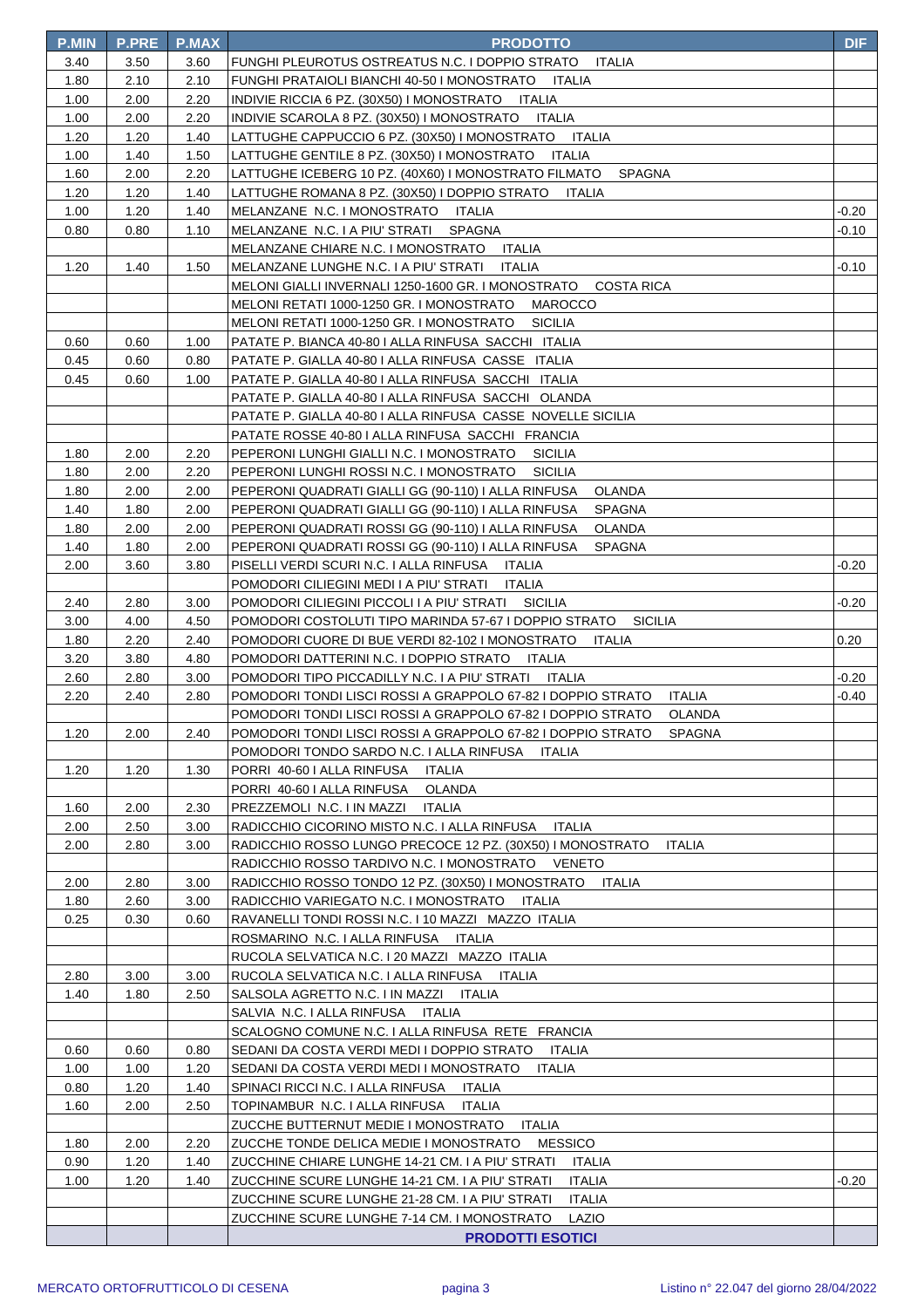| <b>P.MIN</b> | <b>P.PRE</b> | <b>P.MAX</b> | <b>PRODOTTO</b>                                                         | <b>DIF</b> |
|--------------|--------------|--------------|-------------------------------------------------------------------------|------------|
|              |              |              | ANANAS GOLD 6 PZ. (40X60) I MONOSTRATO MATURAZIONE IN PIANTA COSTA RICA |            |
| 0.90         | 1.40         | 1.60         | ANANAS GOLD 7 PZ. (40X60) I MONOSTRATO COSTA RICA                       |            |
| 3.50         | 3.50         | 3.80         | ANANAS GOLD 7 PZ. (40X60) I MONOSTRATO VIA AEREA REPUBBLICA DOMINICANA  |            |
| 3.40         | 3.50         | 4.00         | AVOCADO HASS 306-365 (12) I MONOSTRATO ISRAELE                          |            |
|              |              |              | AVOCADO PINKERTON 306-365 (12) I MONOSTRATO SUD AFRICA                  |            |
| 0.80         | 1.10         | 1.10         | BANANE CAVENDISH N.C. I A PIU' STRATI AMERICA CENTRALE                  |            |
| 1.20         | 1.35         | 1.48         | BANANE CAVENDISH N.C. I A PIU' STRATI CHIQUITA AMERICA CENTRALE         |            |
| 4.00         | 5.00         | 7.00         | FRUTTO DELLA PASSIONE N.C. I ALLA RINFUSA COLOMBIA                      |            |
|              |              |              | LIME 53-56 I A PIU' STRATI BRASILE                                      |            |
| 1.75         | 2.50         | 3.00         | MANGHI 8 PZ. (30X40) I MONOSTRATO BRASILE                               |            |
| 7.00         | 7.00         | 7.50         | MANGHI 8 PZ. (30X40) I MONOSTRATO VIA AEREA PERU'                       |            |
|              |              |              | PAPAIA 6 PZ. I MONOSTRATO BRASILE                                       |            |
| 3.50         | 4.60         | 4.60         | PAPAIA FORMOSA 3 PZ. I MONOSTRATO BRASILE                               |            |
|              |              |              | ZENZERO N.C. I ALLA RINFUSA<br>CINA                                     |            |
|              |              |              | <b>PRODOTTI SECCHI</b>                                                  |            |
|              |              |              | ALBICOCCHE SECCHE MEDIE I ALLA RINFUSA TURCHIA                          |            |
| 14.00        | 14.00        | 15.00        | ANACARDI 180-210 I ALLA RINFUSA BRASILE                                 |            |
| 13.00        | 13.00        | 14.00        | ANACARDI 180-210 I ALLA RINFUSA VIETNAM                                 |            |
|              |              |              | ARACHIDI 7-9 FANCY ALLA RINFUSA EGITTO                                  |            |
|              |              |              | ARACHIDI 7-9 EXTRA FANCY ALLA RINFUSA ISRAELE                           |            |
|              |              |              | ARACHIDI 9-11 FANCY ALLA RINFUSA EGITTO                                 |            |
|              |              |              | CECI SECCHI 8+ I ALLA RINFUSA MESSICO                                   |            |
|              |              |              | CECI SECCHI N.C. I ALLA RINFUSA ITALIA                                  |            |
|              |              |              | DATTERI DEGLET NOUR N.C. I IN VASCHETTE TUNISIA                         |            |
|              |              |              | DATTERI MEDJOUL GIANT (23+ GR.) I ALLA RINFUSA ISRAELE                  |            |
|              |              |              | DATTERI MEDJOUL LARGE (18-23 GR.) I ALLA RINFUSA ISRAELE                |            |
|              |              |              | DATTERI MEDJOUL SUPER GIANT (26+GR.) I ALLA RINFUSA ISRAELE             |            |
|              |              |              | FAGIOLI SECCHI BORLOTTI CRANBERRY N.C. I ALLA RINFUSA SACCHETTI CANADA  |            |
|              |              |              | FAGIOLI SECCHI BORLOTTI LAMON N.C. I ALLA RINFUSA SACCHETTI ITALIA      |            |
|              |              |              | FAGIOLI SECCHI CANNELLINI N.C. I ALLA RINFUSA SACCHETTI ARGENTINA       |            |
|              |              |              | FAVE SECCHE N.C. I ALLA RINFUSA SACCHETTI SGUSCIATE EGITTO              |            |
|              |              |              | FICHI SECCHI N.C. I ALLA RINFUSA GRECIA                                 |            |
|              |              |              | LENTICCHIE SECCHE COMUNI MEDIE I ALLA RINFUSA CANADA                    |            |
| 9.00         | 9.00         | 9.50         | MANDORLE 20-22 U.S. I ALLA RINFUSA SGUSCIATE CALIFORNIA                 |            |
|              |              |              | MANDORLE 22-24 EXTRA I ALLA RINFUSA SGUSCIATE CALIFORNIA                |            |
|              |              |              | MANDORLE N.C. I ALLA RINFUSA PELATE CALIFORNIA                          |            |
|              |              |              | NOCCIOLE N.C. I ALLA RINFUSA FRANCIA                                    |            |
| 1.20         | 1.20         | 1.50         | NOCI DI COCCO 12 PZ. (40X60) I ALLA RINFUSA COSTA D'AVORIO              |            |
|              |              |              | NOCI FRANQUETTE 30-32 I ALLA RINFUSA<br><b>FRANCIA</b>                  |            |
| 3.80         | 4.00         | 4.00         | <b>FRANCIA</b><br>NOCI FRANQUETTE 32-34 I ALLA RINFUSA                  |            |
| 4.20         | 4.50         | 4.50         | NOCI FRANQUETTE 34-36 I ALLA RINFUSA<br><b>FRANCIA</b>                  |            |
| 5.00         | 5.50         | 6.30         | NOCI LARA 32-34 I ALLA RINFUSA ITALIA                                   |            |
| 6.00         | 7.00         | 7.80         | <b>ITALIA</b><br>NOCI LARA 34-36 I ALLA RINFUSA                         |            |
|              |              |              | PINOLI CINESI N.C. I ALLA RINFUSA CINA                                  |            |
|              |              |              | PINOLI COMUNI N.C. I ALLA RINFUSA ITALIA                                |            |
|              |              |              | PINOLI COMUNI N.C. I ALLA RINFUSA MEDITERRANEO                          |            |
| 13.50        | 14.00        | 14.00        | PISTACCHI 18-20 I ALLA RINFUSA CALIFORNIA                               |            |
|              |              |              | PISTACCHI N.C. I ALLA RINFUSA SGUSCIATI CALIFORNIA                      |            |
|              |              |              | PISTACCHI N.C. I ALLA RINFUSA SGUSCIATI IRAN                            |            |
|              |              |              | PRUGNE SECCHE 20-30/LB I ALLA RINFUSA FRANCIA                           |            |
|              |              |              | PRUGNE SECCHE 30-40/LB I ALLA RINFUSA DENOCCIOLATE FRANCIA              |            |
|              |              |              | UVA SECCA SULTANINA MEDIA I ALLA RINFUSA TURCHIA                        |            |